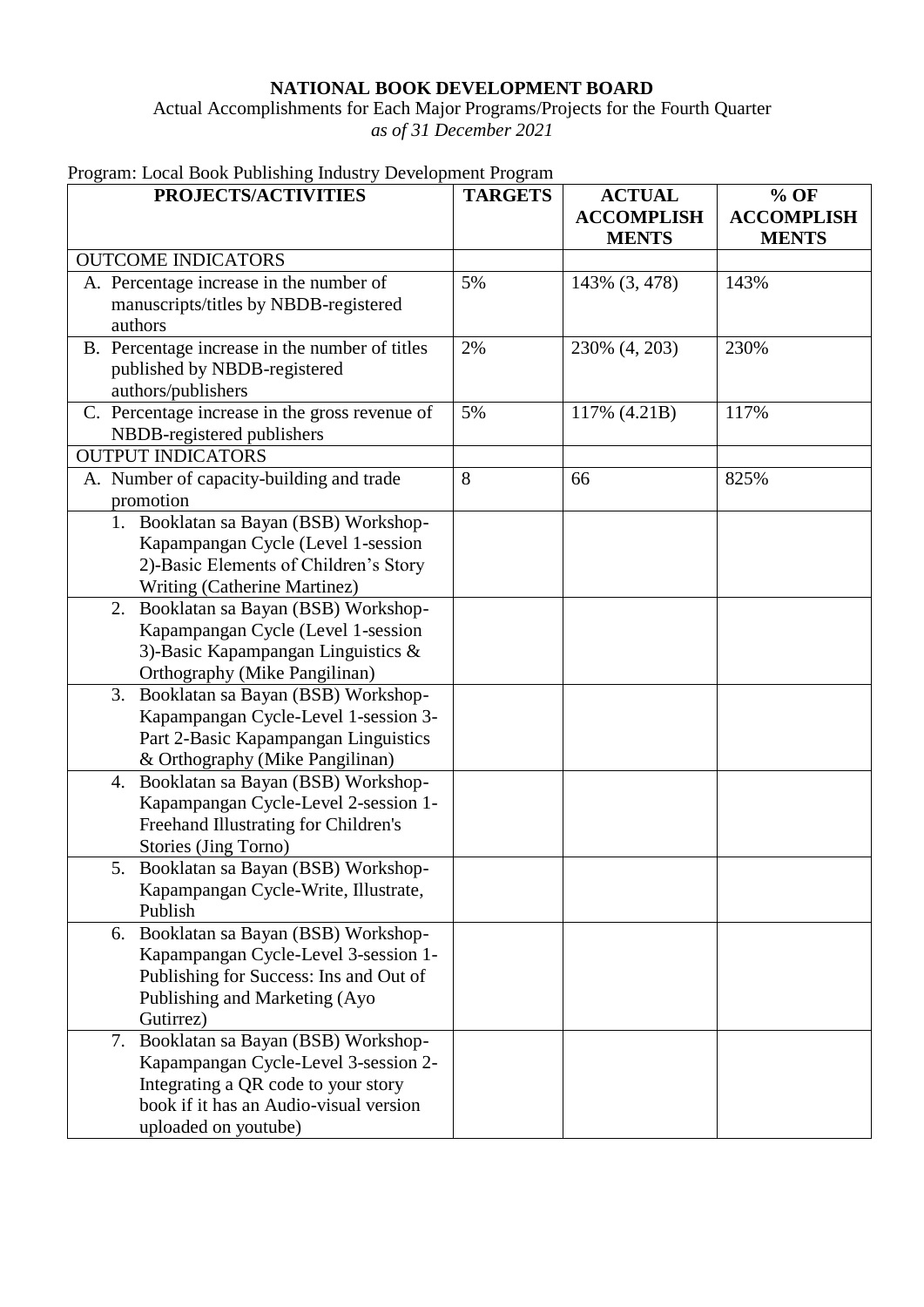| 8. Booklatan sa Bayan (BSB)-                     |  |  |
|--------------------------------------------------|--|--|
| Kapampangan Cycle-Culmination                    |  |  |
| Program                                          |  |  |
| 9. Booklatan sa Maguindanao-Writing              |  |  |
| <b>Successful Stories for Children's Picture</b> |  |  |
| <b>Books</b>                                     |  |  |
| 10. Booklatan sa Maguindanao-Workshop            |  |  |
| for Aspiring Children's Book Writers             |  |  |
| 11. Booklatan sa Bayan-Maguindanao-              |  |  |
| Illustrator's Workshop-Enhancing Art:            |  |  |
| <b>Creating Manually and Editing Digitally</b>   |  |  |
| (Maria Riaz)                                     |  |  |
|                                                  |  |  |
| 12. Booklatan sa Bayan-Maguindanao-A             |  |  |
| Writer's Program for Picture Books-The           |  |  |
| Importance of "Point of View" in                 |  |  |
| Children's Stories (Luis Gatmaitan)              |  |  |
| 13. Booklatan sa Bayan-Maguindanao-              |  |  |
| Illustrator's Workshop-The Foundation            |  |  |
| of Interpreting a Story Through Pictures         |  |  |
| (Fran Alvarez)                                   |  |  |
| 14. Booklatan sa Bayan-Maguindanao-A             |  |  |
| Writer's Program for Picture Books-              |  |  |
| Topics to Avoid in Writing Picture               |  |  |
| Books (Mary Ann Ordinario)                       |  |  |
| 15. Booklatan sa Bayan-Maguindanao-A             |  |  |
| Writer's Program for Picture Books-              |  |  |
| Revising your Story Professionally (MJ           |  |  |
| Tumamac)                                         |  |  |
| 16. Booklatan sa Bayan-Maguindanao-A             |  |  |
| Writer's Program for Picture Books-              |  |  |
| Writing Through the Cultural Aspect of           |  |  |
| Maguindanao (Esmael Mamalaguia)                  |  |  |
| 17. Booklatan sa Bayan-Maguindanao-A             |  |  |
| Writer's Program for Picture Books-              |  |  |
| Writing A Story That Sells To                    |  |  |
| International Publishers (Hasri Hasan)           |  |  |
| 18. Booklatan sa Bayan-Maguindanao-A             |  |  |
| Writer's Program for Picture Books-              |  |  |
| Mapping Your Way to Authentic Stories            |  |  |
| from Maguindanao (Mubarak Tahir)                 |  |  |
| 19. Booklatan sa Bayan-Maguindanao-How           |  |  |
| To Conquer the Blank Page through                |  |  |
| <b>Picture Book Illustrations (Beth</b>          |  |  |
| Parrocha)                                        |  |  |
| 20. Booklatan sa Bayan-Maguindanao-              |  |  |
| <b>Illustrator's Workshop-Creating Art</b>       |  |  |
| from Plastic Waste (Biboy Royong)                |  |  |
| 21. Booklatan sa Bayan-Maguindanao-              |  |  |
| Illustrator's Workshop-Designing a               |  |  |
| <b>Stunning PictureBook Cover (Rommel</b>        |  |  |
| Joson)                                           |  |  |
|                                                  |  |  |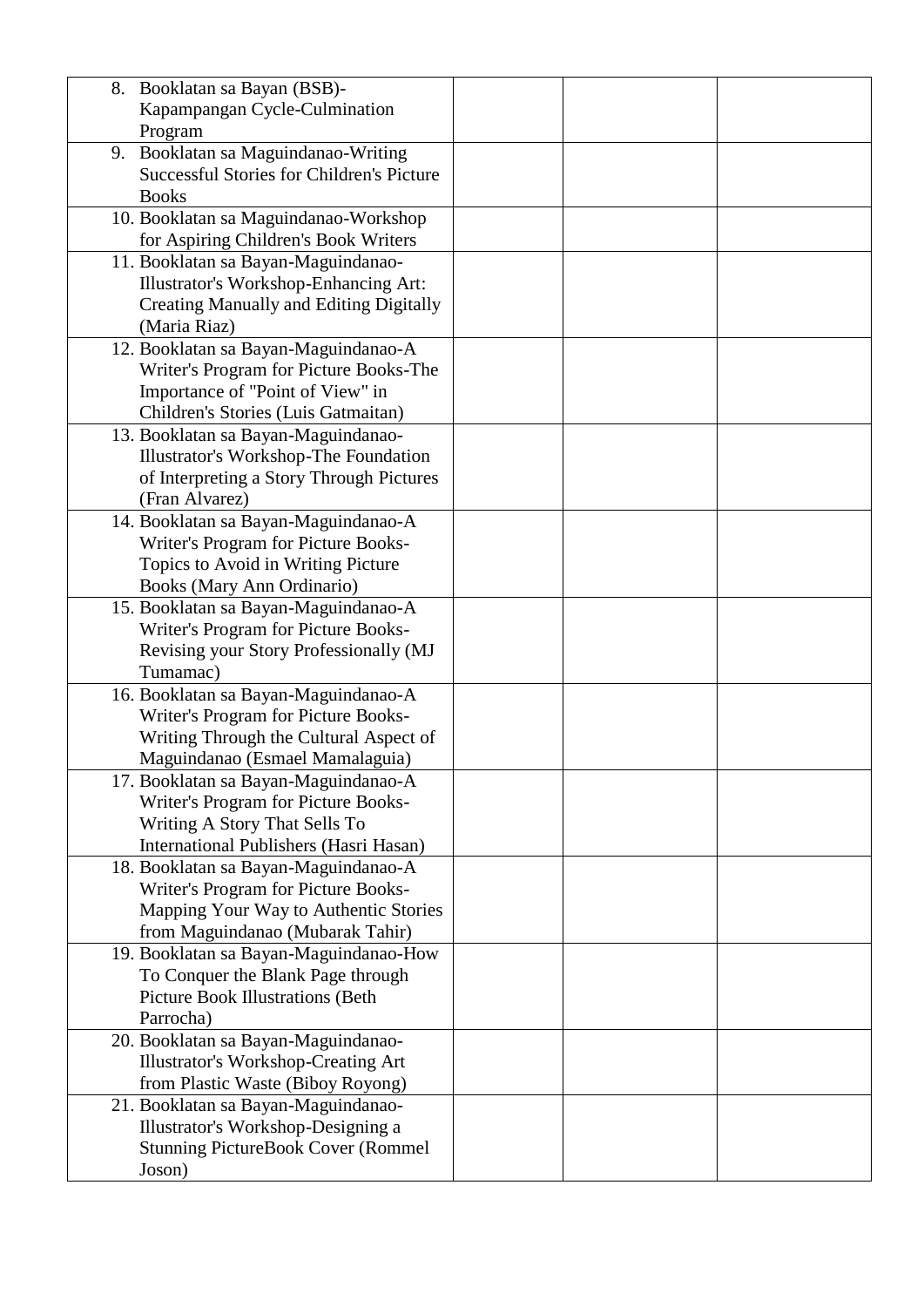| 22. Book Nook Project 2021 Ceremonial       |  |
|---------------------------------------------|--|
| Launching                                   |  |
| 23. Mindanao & ASEAN Children's             |  |
| <b>Literary Festival-Opening Ceremony</b>   |  |
| (Mindanaoans in Unity Beyond Words)         |  |
| 24. Mindanao & ASEAN Children's             |  |
| Literary Festival-Discover the World of     |  |
| Picture Books (Learn How to Write           |  |
| <b>Great Stories with Children's Book</b>   |  |
| Authors from Mindanao)                      |  |
| 25. Mindanao & ASEAN Children's             |  |
| Literary Festival-Storytelling sa T'boli    |  |
| 26. Mindanao & ASEAN Children's             |  |
| Literary Festival-Workshop-What             |  |
| Makes a Great Children's Book               |  |
| Ilustration?                                |  |
| 27. Mindanao & ASEAN Children's             |  |
| Literary Festival-Unforgettable Stories     |  |
| through Storytelling in Maguindanao         |  |
| 28. Mindanao & ASEAN Children's             |  |
| Literary Festival-Unforgettable Stories     |  |
| through Storytelling in Bagobo (Foot of     |  |
| Mt. Apo)                                    |  |
| 29. Mindanao & ASEAN Children's             |  |
| Literary Festival-Booklatan                 |  |
| Maguindanao-Writing Successful              |  |
| <b>Stories for Children's Picture Books</b> |  |
| 30. Mindanao & ASEAN Children's             |  |
| Literary Festival-Unforgettable Stories     |  |
| through Storytelling in Cebuano             |  |
| 31. Mindanao & ASEAN Children's             |  |
| Literary Festival-Puppet Show (Two          |  |
| Hats, One Heart)                            |  |
| 32. Mindanao & ASEAN Children's             |  |
| Literary Festival-Awarding and Closing      |  |
| Ceremonies                                  |  |
| 33. Frankfurt Book Fair 2021 - Press        |  |
| Conference                                  |  |
| 34. Frankfurt Book Fair Proper              |  |
| 35. Frankfurt Book Fair 2021-Philippine     |  |
| Cuisine: 7, 641 Ways to Cook                |  |
| 36. Frankfurt Book Fair 2021-Myth, Magic    |  |
| and Childhood                               |  |
| 37. Frankfurt Book Fair 2021-PRIDE:         |  |
| Different Faces, Diverse Voices             |  |
| 38. Frankfurt Book Fair 2021-Extreme        |  |
| Weather: Filipino Stories and Climate       |  |
| Change                                      |  |
| 39. Frankfurt Book Fair 2021-Myth, Magic    |  |
| and Cities Storytelling                     |  |
|                                             |  |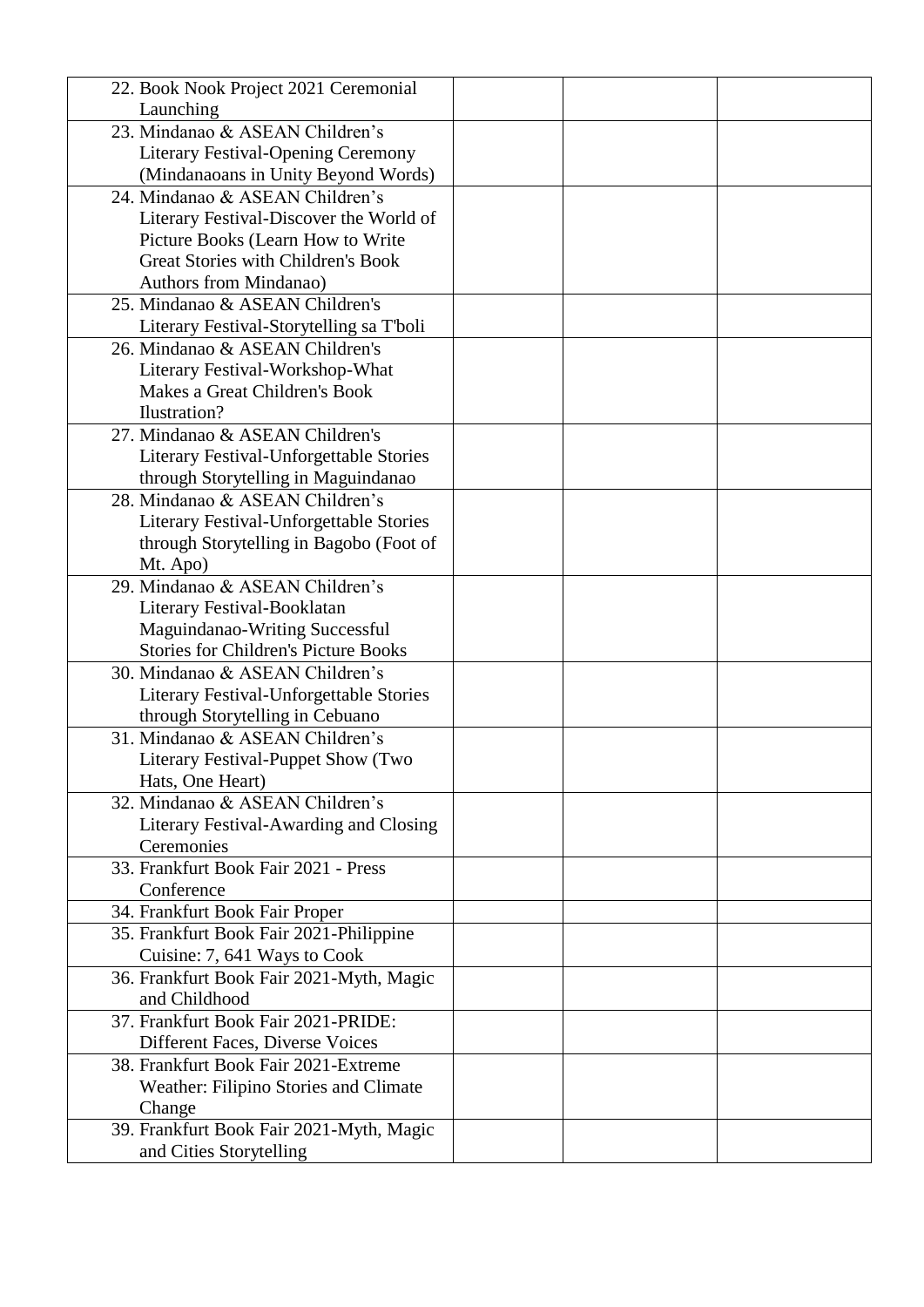| 40. Manila International Online Book Fair             |  |
|-------------------------------------------------------|--|
| <b>Sale 2021</b>                                      |  |
| 41. Merienda Talks: Manamit (Food in                  |  |
| Filipino Poetry)                                      |  |
| 42. Webinar series-Mga Durungawan sa                  |  |
| Kulturang Filipino-Curating Community                 |  |
| 43. Storytime-Barefoot Bulayan (with                  |  |
| Kenjie Sorima)                                        |  |
| 44. Storytime-The Jin and the Turtle (with            |  |
| Patricia Samonte)                                     |  |
| 45. Storytime-Dump Truck in my Heart                  |  |
| (Gemmarie Arais)                                      |  |
| 46. Storytime-Pwede Po Ba Tayong                      |  |
| Magbasa ng Aklat? (with Makoy                         |  |
| Amoroso)                                              |  |
| 47. Storytime-Cely's Crocodile (Araceli               |  |
| Limcaco Dans)                                         |  |
| 48. Storytime-Bantay ang Pusang Nais                  |  |
| <b>Maging Aso</b>                                     |  |
| 49. Storytime-Ang Bonggang Bonggang                   |  |
| Batang Beki (Ice Seguerra)                            |  |
| 50. Kwentuhan sa Museo (Muntinlupa) with              |  |
| Melai Ramirez                                         |  |
| 51. Indie Publishers Collab-Online                    |  |
| Discussion-Pagbali sa Utos ng Hari:                   |  |
| Malayang Paglalathala bilang Dayalogo<br>Kontra-Gahum |  |
| 52. Indie Publishers Collab-Online                    |  |
| Discussion-How Indie Are You?                         |  |
| 53. Indie Publishers Collab-Online                    |  |
| Discussion-Legalities of Indie                        |  |
| Publishing                                            |  |
| 54. Indie Publishers Collab-Online                    |  |
| Discussion-The Journey from Being a                   |  |
| Writer to a Publisher                                 |  |
| 55. Indie Publishers Collab-Online                    |  |
| Discussion-Indie on the Cutting Edge                  |  |
| 56. Indie Publishers Collab-Online                    |  |
| Discussion-The Evolution of Indie                     |  |
| Publishing: From Physical to Digital                  |  |
| <b>Spaces</b>                                         |  |
| 57. Indie Publishers Collab-Online                    |  |
| Discussion-The Art of Anthologies                     |  |
| 58. Indie Publishers Collab-Online                    |  |
| Discussion-Lipad Saranggola: Abutin                   |  |
| ang mga Pangarap para sa Batang                       |  |
| Mambabasa                                             |  |
| 59. 1st Philippine International Copyright            |  |
| Summit 2021-Book Launching- (1)Why                    |  |
| Keanu Reeves is Lonely -(2) Ongpin                    |  |
| <b>Stories</b>                                        |  |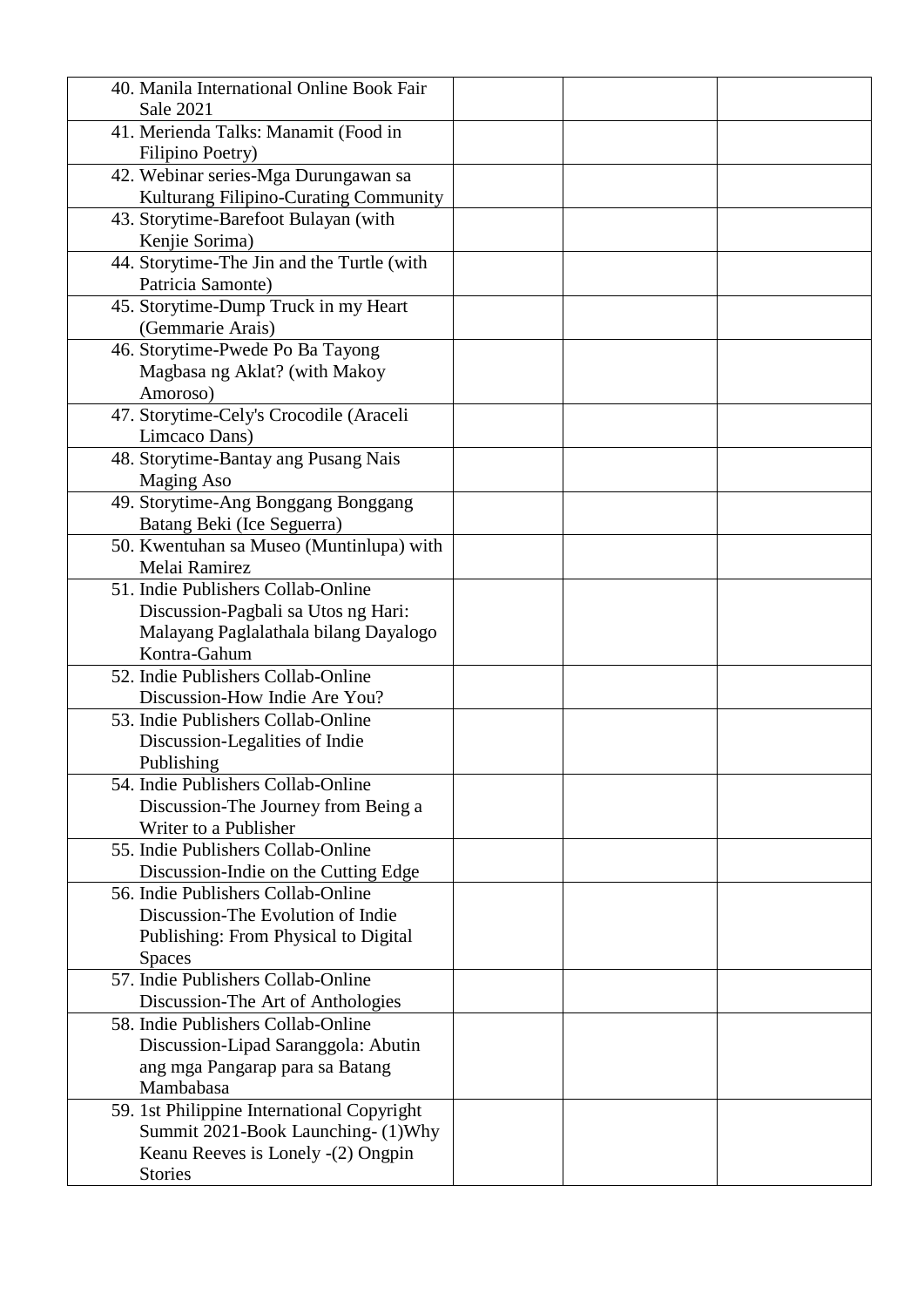| 60. 1st Philippine International Copyright       |    |    |      |
|--------------------------------------------------|----|----|------|
| Summit 2021-Your Global IP: Filipino             |    |    |      |
| Storytelling and the World                       |    |    |      |
| 61. 1st Philippine International Copyright       |    |    |      |
| Summit 2021-State of the Book                    |    |    |      |
| Publishing                                       |    |    |      |
| 62. 1st Philippine International Copyright       |    |    |      |
| Summit 2021-Independent Publishing               |    |    |      |
| and Self-Publishing: Booming Amidst              |    |    |      |
| the Pandemic                                     |    |    |      |
| 63. Decolonizing Book Production                 |    |    |      |
| Consumption: Re-Creating Filipiniana             |    |    |      |
| Publishing as an Imperial Rupture                |    |    |      |
| 64. Creative Industry Summit-Establishing        |    |    |      |
| the Foundations of the Philippine                |    |    |      |
| <b>Creative Industries</b>                       |    |    |      |
| 65. Module Development- Writing Stories          |    |    |      |
| for Children                                     |    |    |      |
| 66. Module Development- Illustrating             |    |    |      |
| <b>Stories for Children</b>                      |    |    |      |
| B. Number of awards, grants, and incentives      | 10 | 17 | 170% |
| given initiatives undertaken                     |    |    |      |
| 1. Creative Nation Grant- China Pearl            |    |    |      |
| Patria M. De Vera - Presenter                    |    |    |      |
| <b>International Research Society for</b>        |    |    |      |
| <b>Children's Literature Congress</b>            |    |    |      |
| <b>Creative Nation Grant- Cheeno Marlo</b><br>2. |    |    |      |
| M. Sayuno - Presenter International              |    |    |      |
| <b>Research Society for Children's</b>           |    |    |      |
| <b>Literature Congress</b>                       |    |    |      |
| 3. Gintong Aklat Awards 2021-Design              |    |    |      |
| Category-R. Jordan Santos (Anvil                 |    |    |      |
| Publishing, Inc.)                                |    |    |      |
| 4. Gintong Aklat Awards 2021-Poetry              |    |    |      |
| (English Category)-Dorian Merina                 |    |    |      |
| (Ateneo de Manila University Press)              |    |    |      |
| 5. Gintong Aklat Awards 2021-Fiction             |    |    |      |
| (English Category)-Caroline Hau                  |    |    |      |
| (Ateneo de Manila University Press)              |    |    |      |
| 6. Gintong Aklat Awards 2021-Creative            |    |    |      |
| Non-Fiction (English Category)-Rey               |    |    |      |
| Ventura (Ateneo de Manila University             |    |    |      |
| Press)                                           |    |    |      |
| 7. Gintong Aklat Awards 2021-Poetry              |    |    |      |
| (Filipino Category)-Rolando Tinio                |    |    |      |
| (Ateneo de Manila University Press)              |    |    |      |
| 8. Gintong Aklat Awards 2021-Drama               |    |    |      |
| (Filipino Category)-Rody Vera (Ateneo            |    |    |      |
| de Manila University Press)                      |    |    |      |
| 9. Gintong Aklat Awards 2021-Fiction             |    |    |      |
| (Filipino Category)-Kristian Sendon              |    |    |      |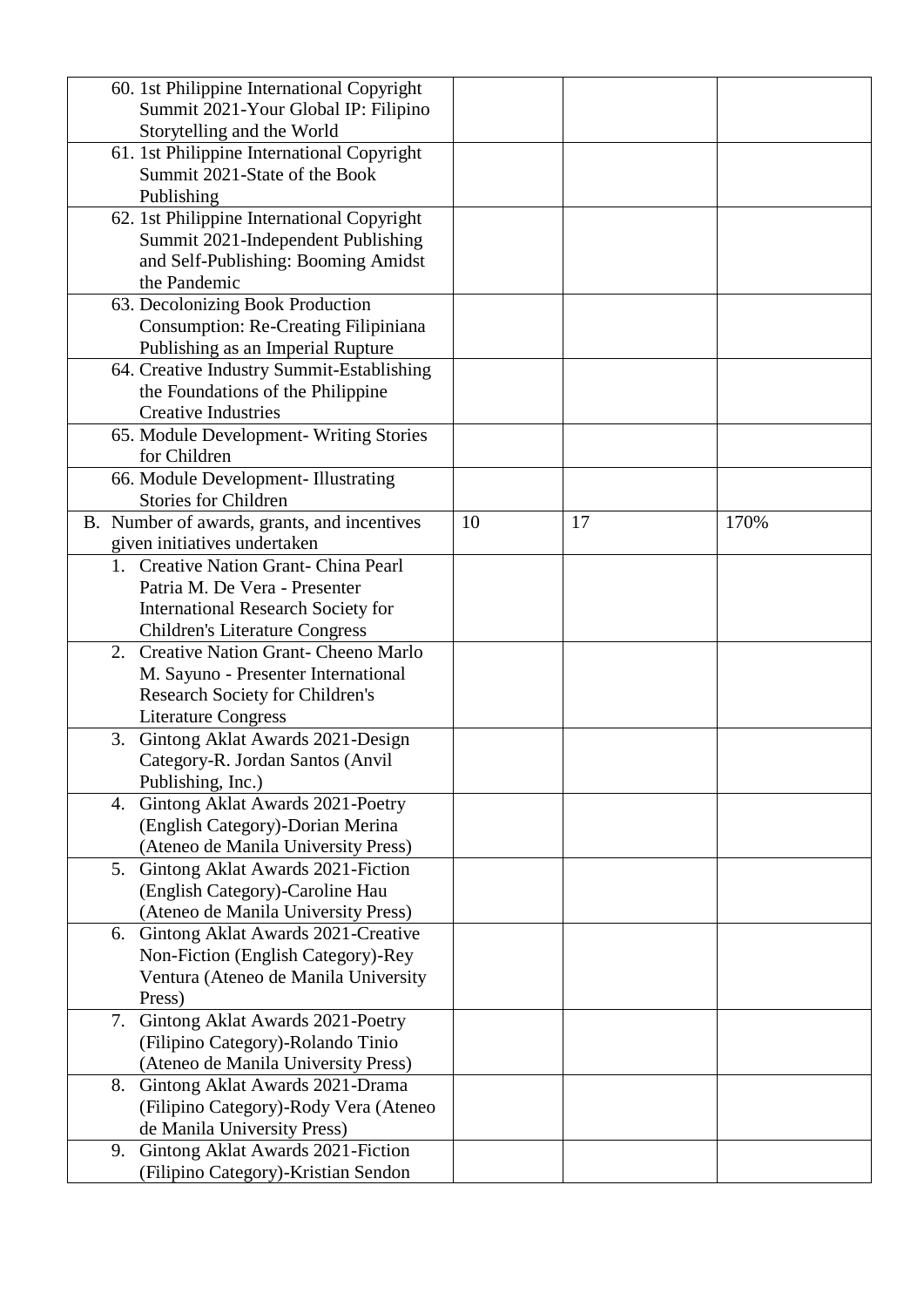| Kordero (University of the Philippines                                        |   |    |      |
|-------------------------------------------------------------------------------|---|----|------|
| Press)                                                                        |   |    |      |
| 10. Gintong Aklat Awards 2021-Creative                                        |   |    |      |
| Non-Fiction (Filipino Category)-                                              |   |    |      |
| Rogelio Sicat (Ateneo de Naga                                                 |   |    |      |
| <b>University Press)</b>                                                      |   |    |      |
| 11. Gintong Aklat Awards 2021-Natural &                                       |   |    |      |
| Applied Sciences Category-Benjamin                                            |   |    |      |
| Bagadion Jr. (Ateneo de Manila                                                |   |    |      |
| <b>University Press)</b>                                                      |   |    |      |
| 12. Gintong Aklat Awards 2021-Social                                          |   |    |      |
| Sciences Category-Carlos Quirino                                              |   |    |      |
| (Vibal Group, Inc.)                                                           |   |    |      |
| 13. Gintong Aklat Awards 2021-Science                                         |   |    |      |
| and Technology Category-Ferdinand                                             |   |    |      |
| Llanes, etc. (University of the                                               |   |    |      |
| Philippines Press)                                                            |   |    |      |
| 14. Gintong Aklat Awards 2021-Arts and                                        |   |    |      |
| Humanities Category-Clodualdo Del                                             |   |    |      |
| Mundo Jr., and Shirley Lua (DLSU                                              |   |    |      |
| Publishing House)                                                             |   |    |      |
| 15. Gintong Aklat Awards 2021-Food                                            |   |    |      |
| Category-Ige Ramos (Anvil Publishing,                                         |   |    |      |
| Inc.)                                                                         |   |    |      |
| 16. Gintong Aklat Awards 2021-Inspiration                                     |   |    |      |
| Category-Janina Marie Rivera (OMF                                             |   |    |      |
| Literature, Inc.)                                                             |   |    |      |
| 17. Gintong Aklat Awards 2021-Self-Help                                       |   |    |      |
| Category-Arriane Serafico (Summit                                             |   |    |      |
| Publishing Co., Inc.)                                                         |   |    |      |
| C. Number of policies developed, researches                                   | 3 | 30 | 100% |
| conducted, information systems developed                                      |   |    |      |
| and/or managed, and information campaigns                                     |   |    |      |
| conducted                                                                     |   |    |      |
| 1. Information Campaign-Booklatan sa                                          |   |    |      |
| Bayan (BSB) Workshop-Kapampangan                                              |   |    |      |
| Cycle (Level 1-session 2)-Basic                                               |   |    |      |
| Elements of Children's Story Writing                                          |   |    |      |
| 2. Information Campaign-Booklatan sa                                          |   |    |      |
| Bayan (BSB) Workshop-Kapampangan                                              |   |    |      |
| Cycle-Level 2-session 1-Freehand                                              |   |    |      |
| <b>Illustrating for Children's Stories</b>                                    |   |    |      |
| Information Campaign-Booklatan sa<br>3.                                       |   |    |      |
| Bayan (BSB) Workshop-Kapampangan                                              |   |    |      |
| Cycle-Level 3-session 1-Publishing for                                        |   |    |      |
| Success: Ins and Out of Publishing and                                        |   |    |      |
| Marketing                                                                     |   |    |      |
| 4. Information Campaign-Booklatan sa                                          |   |    |      |
| Maguindanao-Writing Successful<br><b>Stories for Children's Picture Books</b> |   |    |      |
|                                                                               |   |    |      |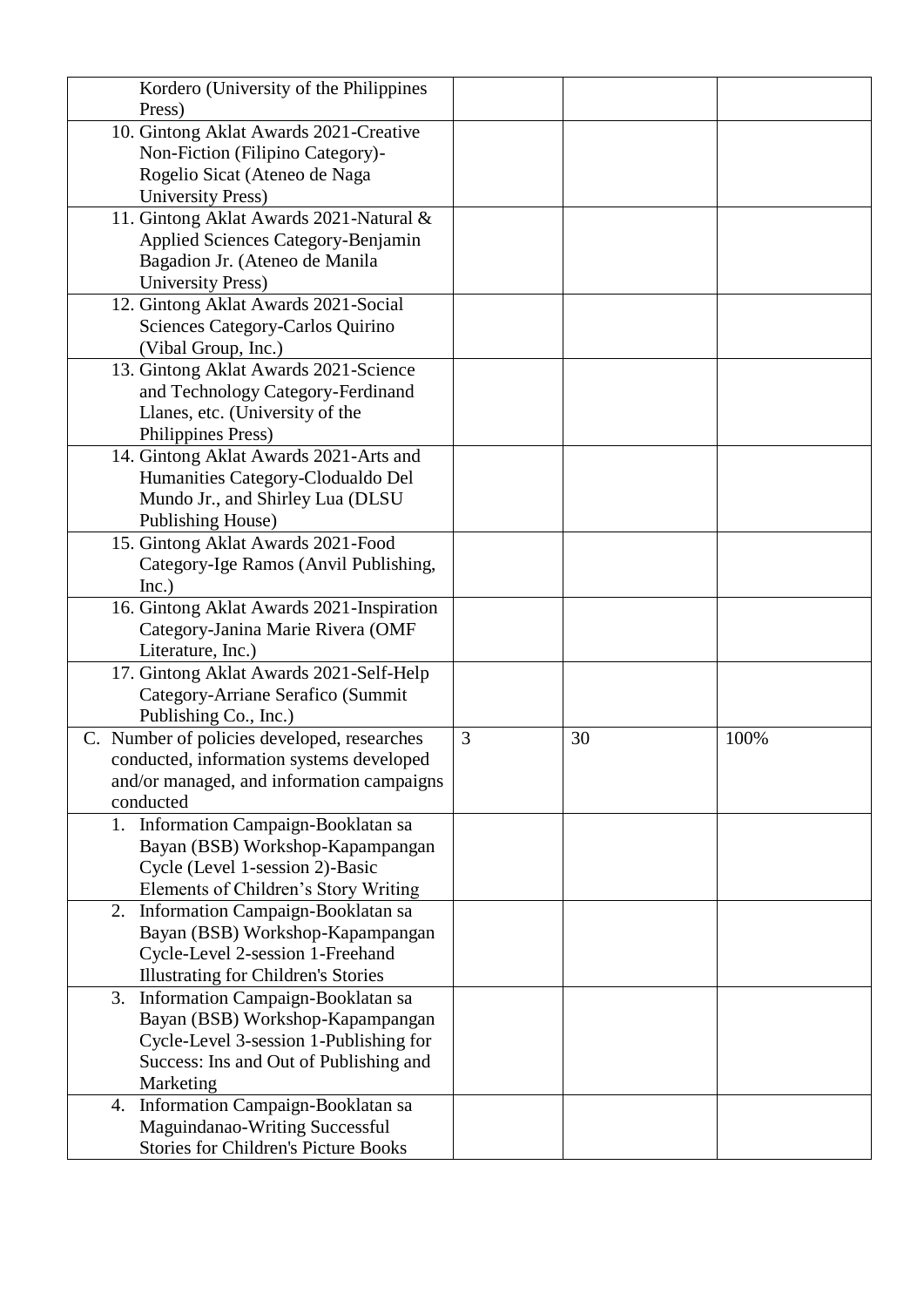| 5. Information Campaign-Booklatan sa       |  |
|--------------------------------------------|--|
| Bayan-Maguindanao-Illustrator's            |  |
| <b>Workshop-Enhancing Art: Creating</b>    |  |
| Manually and Editing Digitally             |  |
| Information Campaign-Booklatan sa<br>6.    |  |
| Bayan-Maguindanao-A Writer's               |  |
| Program for Picture Books-The              |  |
| Importance of "Point of View" in           |  |
| <b>Children's Stories</b>                  |  |
| Information Campaign-Booklatan sa<br>7.    |  |
| Bayan-Maguindanao-Illustrator's            |  |
| Workshop-The Foundation of                 |  |
| Interpreting a Story Through Pictures      |  |
| 8. Information Campaign-Booklatan sa       |  |
| Bayan-Maguindanao-A Writer's               |  |
| Program for Picture Books-Topics to        |  |
| Avoid in Writing Picture Books             |  |
| Information Campaign-Booklatan sa<br>9.    |  |
| Bayan-Maguindanao-A Writer's               |  |
|                                            |  |
| Program for Picture Books-Revising         |  |
| your Story Professionally                  |  |
| 10. Information Campaign-Booklatan sa      |  |
| Bayan-Maguindanao-How To Conquer           |  |
| the Blank Page through Picture Book        |  |
| <b>Illustrations</b>                       |  |
| 11. Information Campaign-Book Nook         |  |
| Project 2021 Ceremonial Launching          |  |
| 12. Information Campaign-Book Nook         |  |
| Storytelling sessions                      |  |
| 13. Information Campaign-Mindanao &        |  |
| ASEAN Children's Literary Festival-        |  |
| Opening Ceremony (Mindanaoans in           |  |
| Unity Beyond Words)                        |  |
| 14. Information Campaign-Mindanao &        |  |
| ASEAN Children's Literary Festival-        |  |
| Discover the World of Picture Books        |  |
| (Learn How to Write Great Stories with     |  |
| Children's Book Authors from               |  |
| Mindanao)                                  |  |
| 15. Information Campaign-Mindanao &        |  |
| ASEAN Children's Literary Festival-        |  |
| <b>Awarding and Closing Ceremonies</b>     |  |
| 16. Information Campaign-Frankfurt Book    |  |
| Fair 2021 - Press Conference               |  |
| 17. Information Camapaign-Frankfurt Book   |  |
| Fair                                       |  |
| 18. Frankfurt Book Fair 2021-Video         |  |
| presentations                              |  |
| 19. Information Campaign-Manila            |  |
| <b>International Online Book Fair Sale</b> |  |
| 2021                                       |  |
|                                            |  |